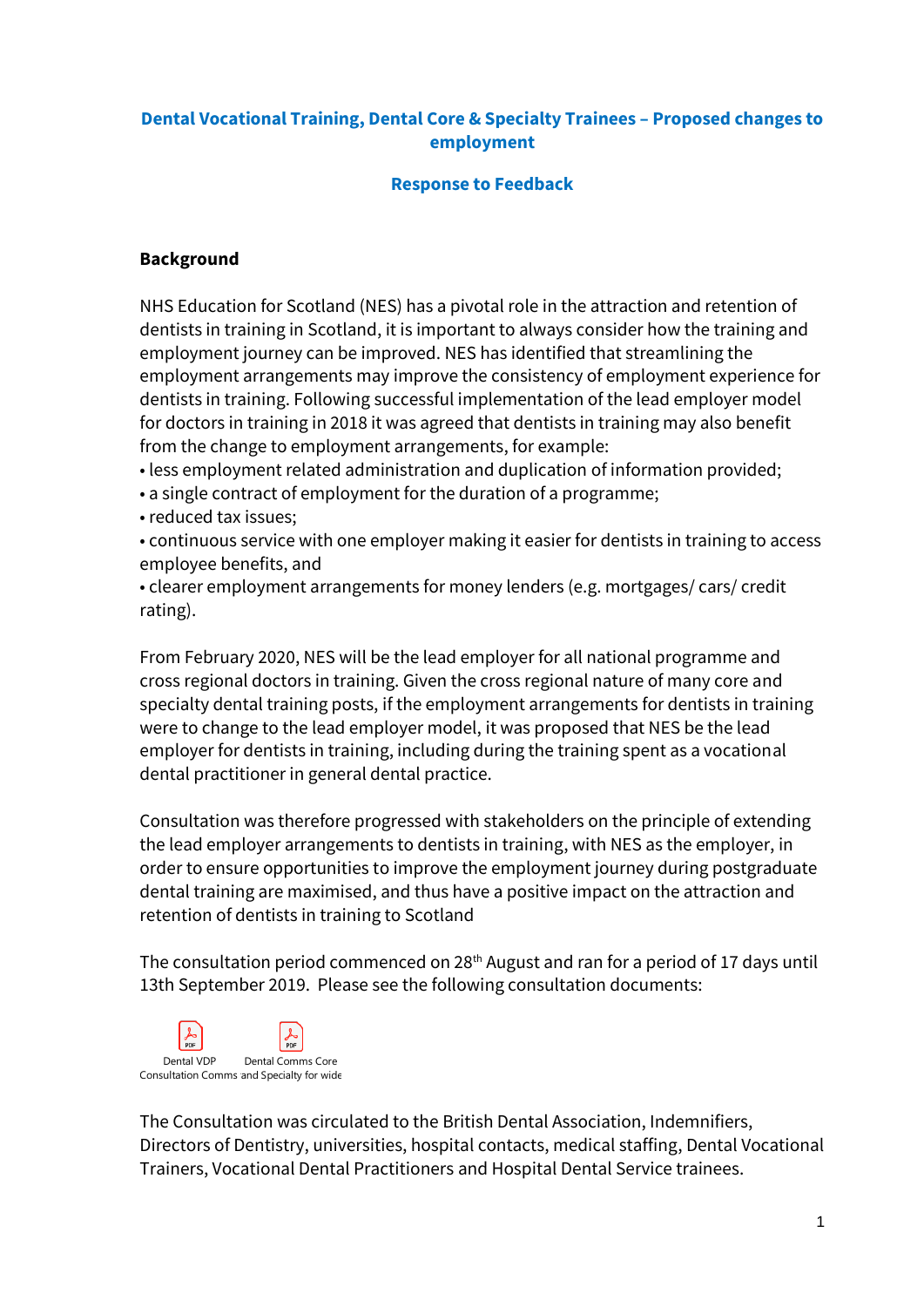# **Summary of feedback received**

Ten responses were received from a variety of individuals and groups, the main themes are summarised below.

A Dental short life working group (SLWG) has been established with representation from BDA, NES (Deanery and HR representatives), and NHS Scotland Boards. The group have reviewed the feedback provided through the consultation and are able to provide some additional clarity in response to some of the concerns raised.

| <b>Theme</b>               | <b>Consultation feedback</b>         | <b>Response</b>                 |
|----------------------------|--------------------------------------|---------------------------------|
| <b>Consultation</b>        | The consultation documentation       | This feedback is noted and      |
| <b>Document</b>            | presented only the benefits of the   | will be useful in informing any |
|                            | proposals and did not reflect any    | future communications.          |
|                            | benefits of maintaining the status   |                                 |
|                            | quo.                                 |                                 |
| <b>Dental Core</b>         | Multiple references to               | The proposal would eradicate    |
| <b>Training</b>            | inconvenience of repetition of pre-  | the need for repetition of pre- |
| <b>Trainee Survey</b>      | employment checks. Particularly      | employment checks in each       |
|                            | repetition of occupational health    | rotation or change of post.     |
|                            | checks and not being cleared in time | There were no major issues      |
|                            | for starting in post.                | noted from the feedback.        |
| <b>Change of</b>           | Presented with mixed feedback        | The detail of the day to day    |
| <b>Contracts for</b>       | from Trainers and VT Advisors.       | arrangements will be worked     |
| VDP's                      | Majority view was that a change in   | through by the Short Life       |
|                            | employment would be a positive       | Working Group. The              |
|                            | step and would remove any areas of   | consultation sought to outline  |
|                            | dubiety when in employment.          | the principles of any change    |
|                            | Clarification requested around who   | to employment                   |
|                            | would manage the Trainees day to     | arrangements.                   |
|                            | day i.e. annual leave.               |                                 |
| <b>Impact on</b>           | A number of respondents expressed    | The lead employer               |
| <b>Recruitment</b>         | concerns that a change in            | arrangements involve a          |
| and Selection              | employment may be linked to          | change in how doctors and       |
| of VDPs                    | Trainers being allocated a VDP       | dentists in training are        |
|                            | without having an input into         | employed, recruitment to        |
|                            | selection. This could have a knock   | training is not in scope. Any   |
|                            | on effect on the involvement of      | changes to recruitment would    |
|                            | practices in vocational training.    | require separate consultation.  |
| <b>Health &amp; Safety</b> | Clarification was also required on   | This question has been          |
|                            | who would be responsible should      | highlighted to the Central      |
|                            | there be an incident in a Training   | Legal Office for                |
|                            | Practice, where the Trainee was      | advice/clarification. However,  |
|                            | injured                              | experience from doctors in      |
|                            |                                      | training is that this will be   |